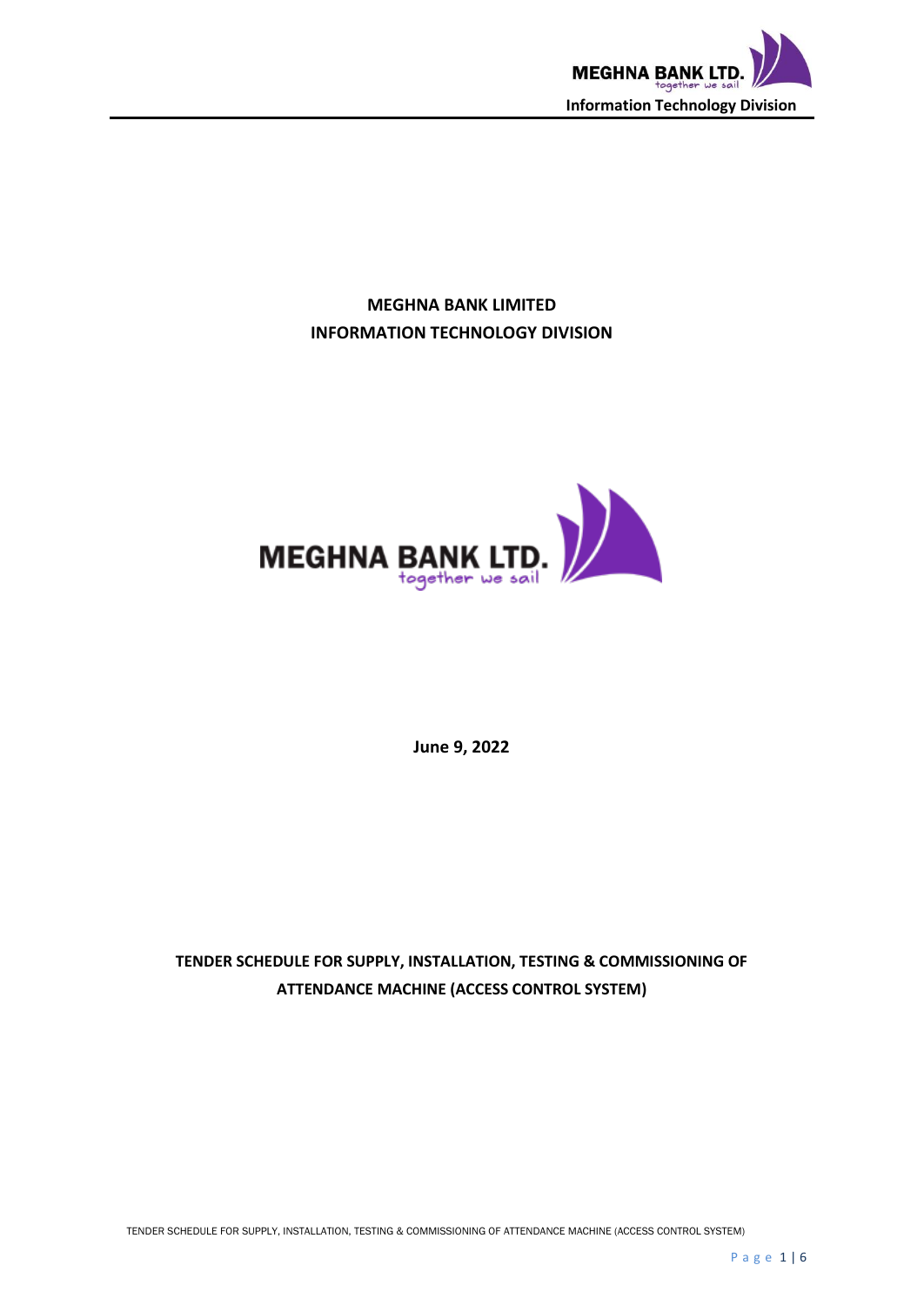

#### **1. TERMS AND CONDITIONS**

#### **1.1 Tender Preparation:**

- (I) Tenders must be submitted in two-envelope system i.e. one Technical Proposal & one Financial Proposal mentioning Technical/Financial Proposal on top of each envelope. These two proposals will be submitted together in a third envelope. All the envelopes should be sealed & signed.
- (II) Technical proposal will be opened on the specified date in the Tender Notice. Date of opening of the financial proposal will be communicated later on.
- (III) The bid forms must be filled in through computer printer or in typing without overwriting and without any erasing and modifications and when completed shall contain all the required information.
- (IV) The Offer should be submitted in a sealed cover.
- (V) The Offer shall be marked as "**SUPPLY, INSTALLATION, TESTING & COMMISSIONING OF ATTENDANCE MACHINE (ACCESS CONTROL SYSTEM)** FOR MEGHNA BANK LIMITED"
- (VI) Offers in the bid should be free from any condition and any conditional offer will disqualify the bidder. Unless otherwise provided herein bids shall be submitted on a firm and final price basis including all charges. Each page of the offer must be signed and sealed properly by the authorized representative of the bidder and filled in where applicable.
- 1.2. Award Finalization and subsequent actions: The Bank will award the Contract to the Bidder whose offer is found to be substantially responsive and who has offered technically suitable proposal & whose quoted price is within the acceptable limit of the Bank. After selection of the vendor, the vendor will maintain close contact with the client to sort out details of works to be undertaken.
- 1.3. Meghna Bank reserves the right to accept or reject any or all the tenders without assigning any reason whatsoever.
- 1.4. In case of any error detected in the Bill of Quantities or in other documents at any time, Meghna Bank reserves the right to rectify such error.
- 1.5. The detailed specifications, terms and conditions are incorporated in this tender schedule.
- 1.6. Meghna Bank is not bound to accept the lowest price.
- 1.7. For the purpose of warranty period, work completion time will be counted from the date of installation, testing and commissioning of the offered solution.
- 1.8. After commencement, work may be delayed due to unforeseen reasons; in such cases, no compensation will be entertained.
- 1.9. No tender document will be issued/received by mail.
- 1.10. Import documents should be issued in favour of bidder itself.
- 1.11. Tender offer may be rejected for any one of the reasons listed herein under. Decision of the Bank will be final in this regard:
- a) Failure to submit Tender before the specified closing time.
- b) All or any pages of the Tender document are not signed and sealed by the Tenderer.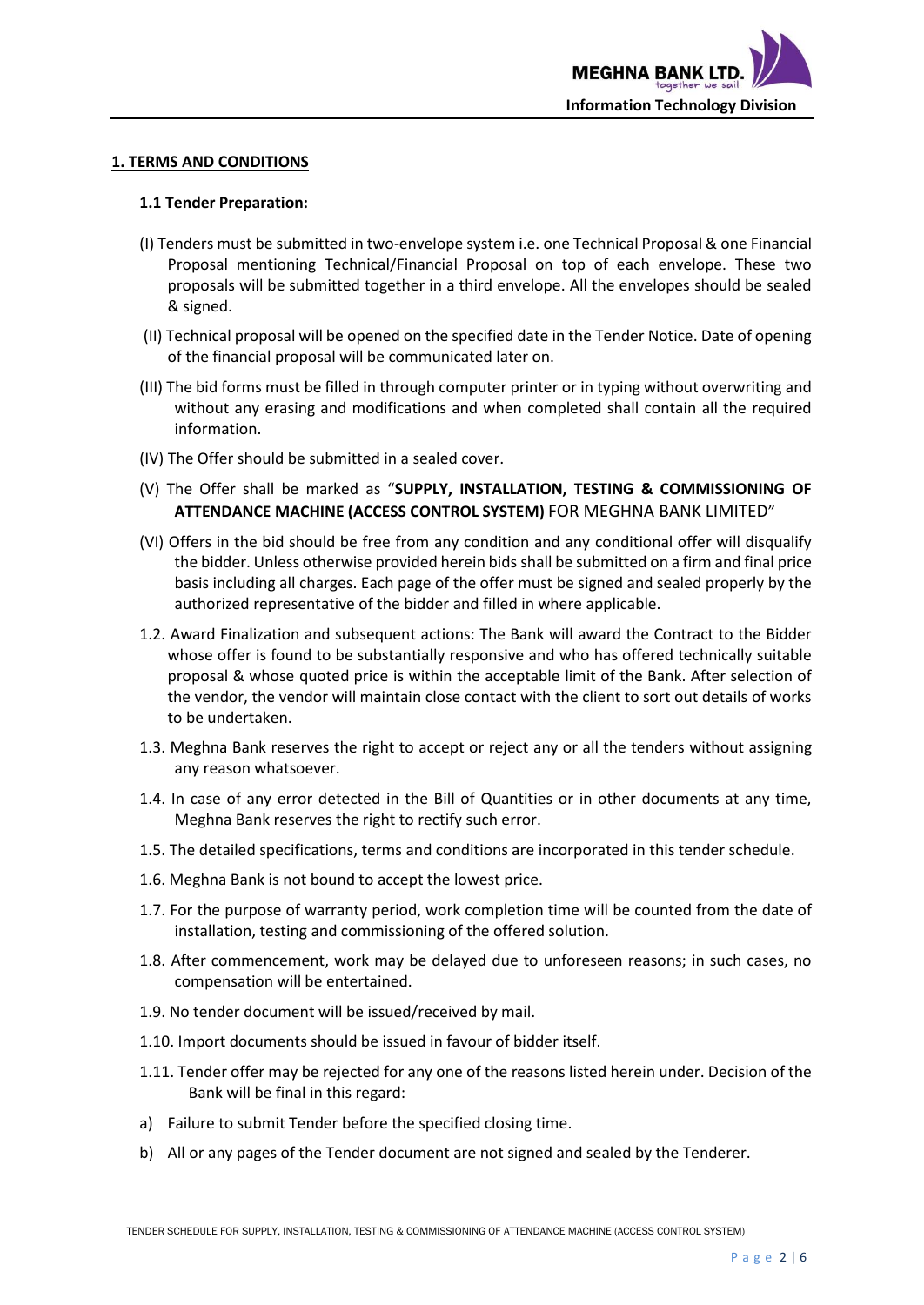

- c) Failure to comply with Specifications annexed herewith.
- d) Any false statement or evidence of fraud.
- e) Failure to comply with all the instructions of the Tender.
- f) Any alteration in the tender schedule.
- g) Failure to submit any document as specified in paragraph 3 of this schedule.
- h) Any discrepancy, overwriting, erasing, ambiguity or omission in quoting rate and in furnishing the tender document.
- 1.17. No price escalation will be entertained.
- 1.18. Other Terms & Conditions:
- (I) Bank has the right to execute full or part of the work.
- (II) The Vendor should consider that the firm can be requested to do some extra work those are not specifically mentioned in the schedule but might be necessary for the completion of the work.
- (III) No tender will be accepted for partial quantity.

(IV) **The bid owner must maintain "Business Account" with Meghna Bank Limited. All Payment will be disbursed through the Business Account.** 

#### **1.19. Delivery:**

#### (I) **Delivery period: To be mentioned by the bidder.**

(II) Delivery of the items to be made at IT Division/Head Office or designated place as desired by the Bank.

(III) Penalty for Delay in delivery: For any delay in delivery and implementation of the system solely due to failure on the part of the BIDDER, the BIDDER will be subject to penalty charges of 0.5% per week of total price.

#### **2. TENDER SUBMISSION**

2.1. The Tender shall be submitted to the following address:

The Chairman, Procurement Committee, Meghna Bank Ltd. Suvastu Imam Square, 65 Gulshan Avenue, Gulshan-1, Dhaka 1212.

2.2. The Tender documents shall be dropped in the tender box on **Date: June 20, 2022 5:00 PM**. No tender shall be entertained after the specified time and date. Tender papers must be properly filled in, sealed and signed by authorized official with bidder's name, address, etc.

2.3. No Tender document will be received by mail.

2.4. Technical Clarification:

For any technical Clarification, please contact with the following Bank's Official:

Name: G.M. Tariquzzaman Contact: +880 1675108501

Email: [tariq.zaman@meghnabank.com.bd](mailto:tariq.zaman@meghnabank.com.bd)

Name: Md. Azizul Islam Contact: +880 1745991120 Email: [azizul.islam@meghnabank.com.bd](mailto:azizul.islam@meghnabank.com.bd)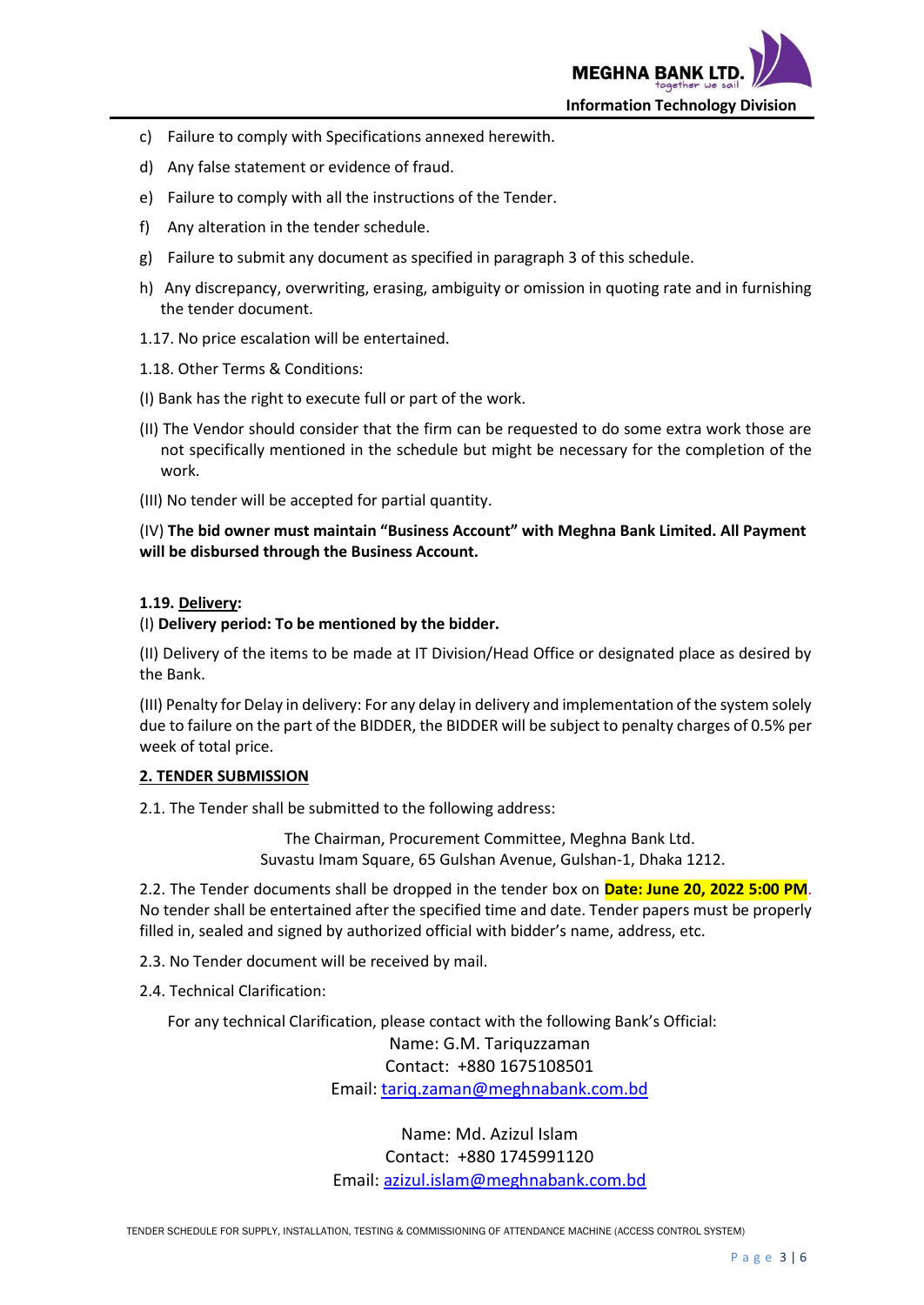

#### **03. PAPERS & DOCUMENTS TO BE SUBMITTED**

3.1 Valid Registration/ownership document, VAT & TIN certificate, up-to-date Trade License, & Others Official documents.

## 3.2 **Manufacturer Authorization Letter (MAL)**

- 3.3 Copies of work-order(s) and performance certificate(s) of execution of Access Control system on in Banking, NBFI & Enterprise industry.
- 3.4 List of Team Members with position and technical qualification for the mentioned solution with the implementation scope and client list.
- 3.5 List of clients with whom have AMC running for the mentioned solution.

#### **4. SCOPE OF WORK**

| SL             | Name of Item       | <b>Technical Specifications</b> | Qty.        | <b>Bidder</b> | Remarks       |
|----------------|--------------------|---------------------------------|-------------|---------------|---------------|
|                |                    |                                 |             | Response      |               |
| $\mathbf{1}$   | Access             | ZKTeco F22 or Equivalent        |             |               | Phase-I: 50   |
|                | Control            | <b>ZKTeco Device</b>            | 150         |               | Phase-II: 50  |
|                | Device             |                                 |             |               | Phase-III: 50 |
|                |                    |                                 | 75          |               | Phase-I: 30   |
| $\overline{2}$ | <b>Exit Reader</b> | RFID exit reader                |             |               | Phase-II: 45  |
|                |                    |                                 | 20          |               | Phase-I: 20   |
| 3              | Push Button        | Push button                     |             |               |               |
| 4              | Adaptor            | Power Adaptor                   | 150         |               | Phase-I: 50   |
|                |                    |                                 |             |               | Phase-II: 50  |
|                |                    |                                 |             |               | Phase-III: 50 |
| 5              | Magnetic lock      | Electro Magnetic (EM)           | 15          |               | Phase-I: $15$ |
|                |                    | Lock With U & ZL Bracket        |             |               |               |
| 6              | <b>UTP Cable</b>   | UTP CAT 6 Cable (Per Feet)      | As required |               |               |
| $\overline{7}$ | Power Cable        | Power Cable (Per Feet)          | As required |               |               |
| 8              | <b>Accessories</b> | Accessories (PVC & Other        | As required |               |               |
|                |                    | Fitting) (Per Feet)             |             |               |               |

## Table A: Hardware & Accessories

## Table B: Software & License

| <b>SL</b> | Name of Item | <b>Technical Specifications</b> | Otv. | <b>Bidder Response</b> | Remarks             |  |  |
|-----------|--------------|---------------------------------|------|------------------------|---------------------|--|--|
|           | Application  | BioTime 8                       |      |                        |                     |  |  |
|           | License      | Perpetual                       | 200  |                        | Option for scale up |  |  |
|           | Data Base    | MS-SQL                          |      |                        | Preferable          |  |  |

#### Table C: Installation, Testing & Commissioning

| -SL | Name of Item | <b>Technical Specifications</b> | Otv.        | Bidder Response | Remarks  |
|-----|--------------|---------------------------------|-------------|-----------------|----------|
|     | Installation | Inside Dhaka                    | As reguired |                 | Location |
|     |              | Outside Dhaka                   |             |                 |          |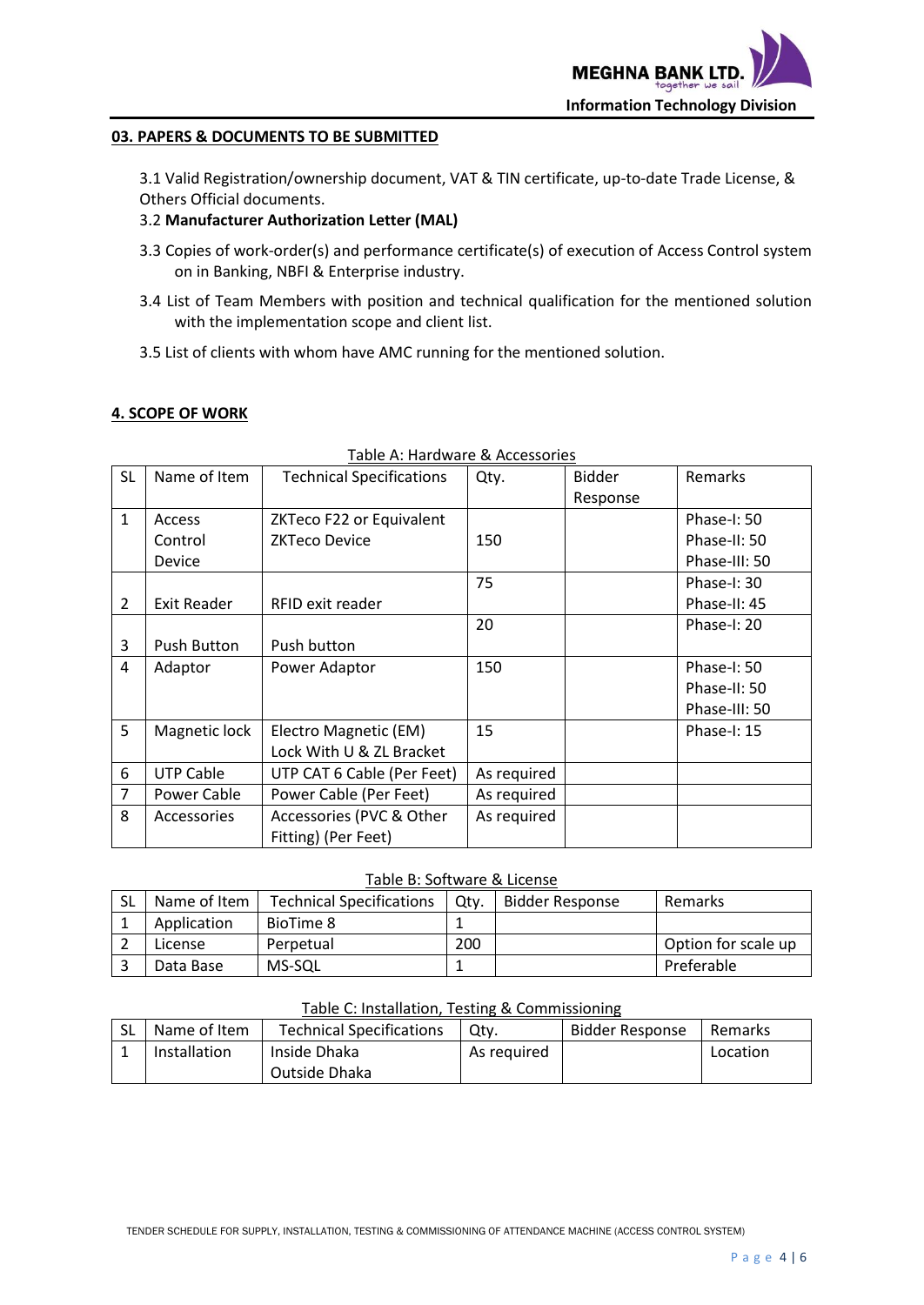

Recommendation:

1. It is strongly preferable that the solution should have web interface (URL based interface that only works within the banks network) attendance option for emergency situations.

### **4.2 WORK COMPLETION TIME:**

(I) the client will issue a work-order to the successful bidder upon acceptance of the offer. (II) Work must be completed within the time specified in the work order/Notification of Award.

#### **4.3 QUALITY ASSURANCE:**

The Vendor shall comply with the technical specification as mentioned in the Tender Schedule.

#### **4.4 TRAINING FOR OPERATION & TROUBLESHOOTING:**

Product related Administration, Management and Maintenance Training from Local Partner's skilled professional for 5 people.

#### **05. WARRANTY, AMC & AFTER SALES SERVICE**

- I. The **client requires 03 (Three) year full warranty from the date of UAT Signed.** During this period, the selected vendor must repair any defect/replace any parts of the equipment and render services in connection thereto at its own cost.
- **II.** Vendor to quote AMC & Support for 4<sup>th</sup> & 5th year separately for the offered solution **for each type of product.**
- III. The response time should be 01 (One) hour and trouble must be resolved/rectified within 4-5 hours within Dhaka City. For outside Dhaka within one day.

| Severity<br>Level | <b>General Evaluation Criteria</b>                                                                 | <b>Response Time</b><br>(24/7/365) | <b>Resolution Time</b><br>(24/7/365) |
|-------------------|----------------------------------------------------------------------------------------------------|------------------------------------|--------------------------------------|
| High              | System functionality is unavailable or down due<br>to software failure                             |                                    | 04 Hours                             |
| <b>Medium</b>     | System functionality is unavailable or down due<br>to software/hardware failure in side Dhaka City |                                    | 06 Hours                             |
| Low               | System functionality is unavailable or down due<br>to software/hardware failure outside Dhaka City | Immediate                          | 24 Hours                             |

#### **5.1. High level Service Level Agreement (SLA):**

#### **5.2 Penalty Clause on Service Failure**

1% of the work order value will be penalized on each failure to meet service level agreement. If resolution time is greater than agreed service level, then 0.5% will be penalized for each hour delay for severity level 'High' and 0.25% will be penalized for each hour delay for severity level 'Medium' and 'Low'.

#### **5.3 Scope of Installation, Testing, Commissioning & Warranty Service:**

The scope of service is as below but not limited to:

- $\checkmark$  OEM & Vendor will ensure the proposed solutions Installation, Testing, Commissioning (PSO or certified SI), Warranty, AMC & Support service.
- $\checkmark$  Maintain all the Solutions support by 24/7/365 days without any interruption.
- $\checkmark$  After successful UAT signoff, vendor will provide High/Low level design will be prepared by bidder